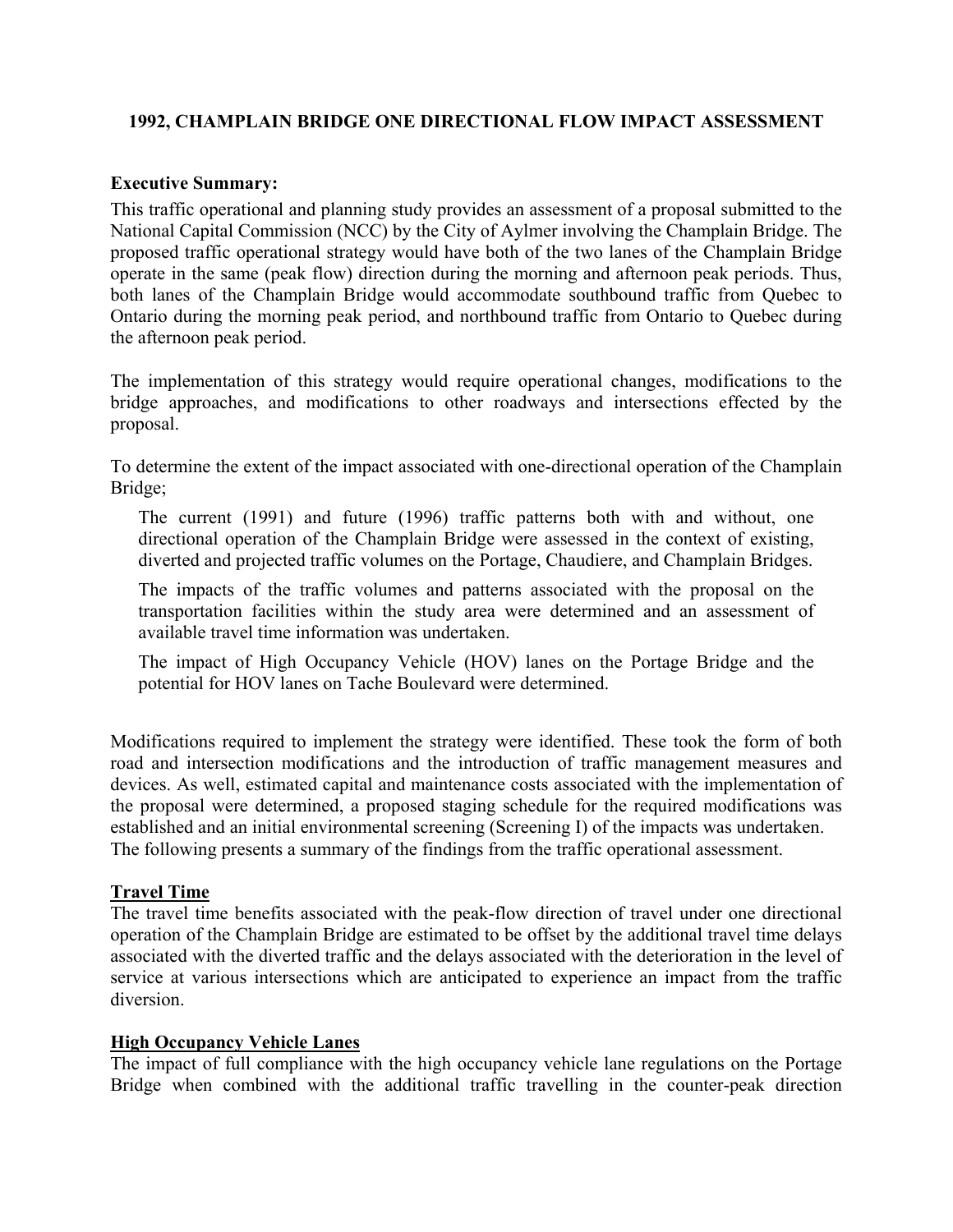associated with one directional operation of the Champlain Bridge will result in congested conditions for the intersections of Laurier Boulevard and Maisonneuve Boulevard.

An intersection capacity analysis which assumed the presence of HOV lanes on Highway 18 (Tache Boulevard) in the vicinity of Place Samuel-de-Champlain indicated unsatisfactory levels of service for the critical non-HOV traffic movements assuming one directional operation of the Champlain Bridge in 1996. However, HOV lanes cannot be introduced between Montcalm Street and St-Dominique Street as Tache Boulevard is only a two lane facility.

### **Requirements for One Directional Operation of the Champlain Bridge**

To provide for safe and efficient operation of the Chanplain Bridge in one direction during the morning and afternoon peak periods and different directions during off-peak hours, the approaches to the Champlain Bridge will require modification. These approaches include the intersections of Place Samuel-de-Champlain/Highway 148 (Tache Boulevard), Lucerne-Brunet Boulevard/Place Samuel-de-Champlain and Ottawa River Parkway and Island Park Drive. The proposed operational modifications would include the following measures:

## -**Ottawa River Parkway and Island Park Drive South Approach**

realign the westbound right turn ramp connecting the Ottawa River Parkway with the Champlain Bridge.

add a northbound through lane by modifying the median on Island Park Drive on the Champlain Bridge approach.

install overhead changeable message signs coordinated with the traffic signals and traffic gates.

## -**Lucerne Boulevard and Place Samuel-de-Champlain Approach**

widen the Southbound approach, construct a channelization island in the North-west corner of the intersection, and construct medians on Lucerne Boulevard and Brunet Boulevard.

install traffic signals.

install overhead changeable message signs, overhead lane direction signals and traffic gates coordinated with traffic signals

# -**Highway 148 (Tache Boulevard) and Place Samuel-de-Champlain**

Modify the pavement markings south of the intersection to provide two lanes of traffic in southerly direction.

As well, overhead changeable message signs and traffic gates will be required on the Champlain Bridge itself. The traffic gates will operate in the vicinity of Bate Island restricting access to right-in and right-out traffic on the west side during morning peak period and on the east side during the afternoon peak period.

The (class 'D') costs of these modifications required for one directional operation of the Champlain approaches have been estimated to be approximately \$ 1,200,000.